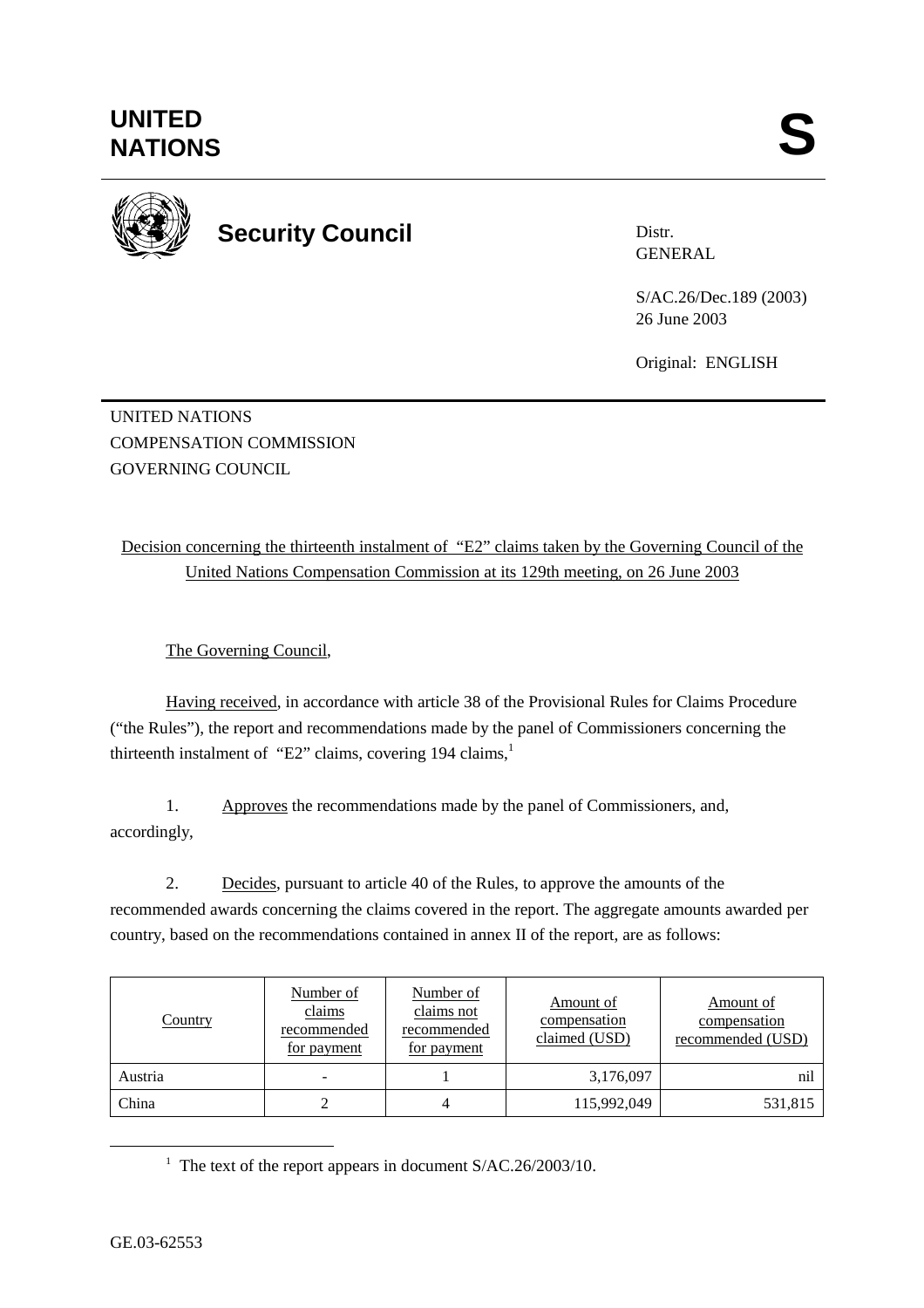## Page 2

| Country               | Number of<br>claims<br>recommended<br>for payment | Number of<br>claims not<br>recommended<br>for payment | Amount of<br>compensation<br>claimed (USD) | Amount of<br>compensation<br>recommended (USD) |
|-----------------------|---------------------------------------------------|-------------------------------------------------------|--------------------------------------------|------------------------------------------------|
| Denmark               | ÷,                                                | $\mathbf{1}$                                          | 1,340,461                                  | nil                                            |
| Egypt                 | 7                                                 | 22                                                    | 5,965,096 <sup>a</sup>                     | 148,607                                        |
| France                | $\overline{2}$                                    | 8                                                     | 15,519,620                                 | 3,154,113                                      |
| Germany               | 8                                                 | 17                                                    | 59,791,292                                 | 709,762                                        |
| Greece                | $\overline{\phantom{a}}$                          | $\mathbf{1}$                                          | 207,539                                    | nil                                            |
| India                 | $\mathfrak{Z}$                                    | $\overline{7}$                                        | 265,303                                    | 49,526                                         |
| Ireland               | $\mathbf{1}$                                      | ÷,                                                    | 33,411                                     | 33,411                                         |
| Italy                 | $\overline{4}$                                    | 5                                                     | 7,778,167                                  | 150,460                                        |
| Japan                 | 3                                                 | $\blacksquare$                                        | 2,269,390                                  | 637,086                                        |
| Netherlands           | 6                                                 | 10                                                    | 7,790,626 <sup>a</sup>                     | 360,689                                        |
| Pakistan              | $\mathbf{1}$                                      | $\overline{2}$                                        | $750,401^a$                                | 4,350                                          |
| Portugal              | $\mathbf{1}$                                      | $\overline{2}$                                        | 340,105                                    | 3,618                                          |
| Saudi Arabia          | $\mathbf 1$                                       | $\overline{2}$                                        | 625,361                                    | 216,000                                        |
| Singapore             | $\mathbf{1}$                                      | $\mathbf{1}$                                          | 675,298                                    | 609,466                                        |
| Spain                 | $\mathbf 1$                                       | 3                                                     | 833,348 <sup>a</sup>                       | 29,939                                         |
| Switzerland           | 3                                                 | $\overline{a}$                                        | 7,428,262                                  | 949,547                                        |
| Syrian Arab Republic  | $\,1\,$                                           | $\overline{a}$                                        | 90,196,456                                 | 4,187,616                                      |
| Tunisia               | $\blacksquare$                                    | 1                                                     | 458,060                                    | nil                                            |
| Turkey                | 9                                                 | $\overline{2}$                                        | 3,728,522                                  | 1,978,684                                      |
| <b>United Kingdom</b> | 23                                                | 18                                                    | 77,072,536                                 | 4,581,707                                      |
| <b>United States</b>  | ÷,                                                | 3                                                     | 3,203,599                                  | nil                                            |
| Total                 | 77                                                | 110                                                   | 405,440,999 <sup>a</sup>                   | 18,336,396                                     |

<sup>a</sup> These amounts are net of the amount of the severed portions of the claims, which were deferred to a later instalment, as referred to in paragraph three of the report

3. Notes that, as referred to in paragraph three of the report, six claims were withdrawn by claimants in the course of the Panel's review of this instalment, and that no recommendation has been made for one claim that was transferred to a later instalment of "E2" claims,

4. Reaffirms that when funds become available payments shall be made in accordance with decision 197 (S/AC.26/Dec.197 (2003)),

5. Recalls that when payments are made in accordance with decision 197, and pursuant to the terms of decision 18 (S/AC.26/Dec.18 (1994)), Governments shall distribute amounts received to